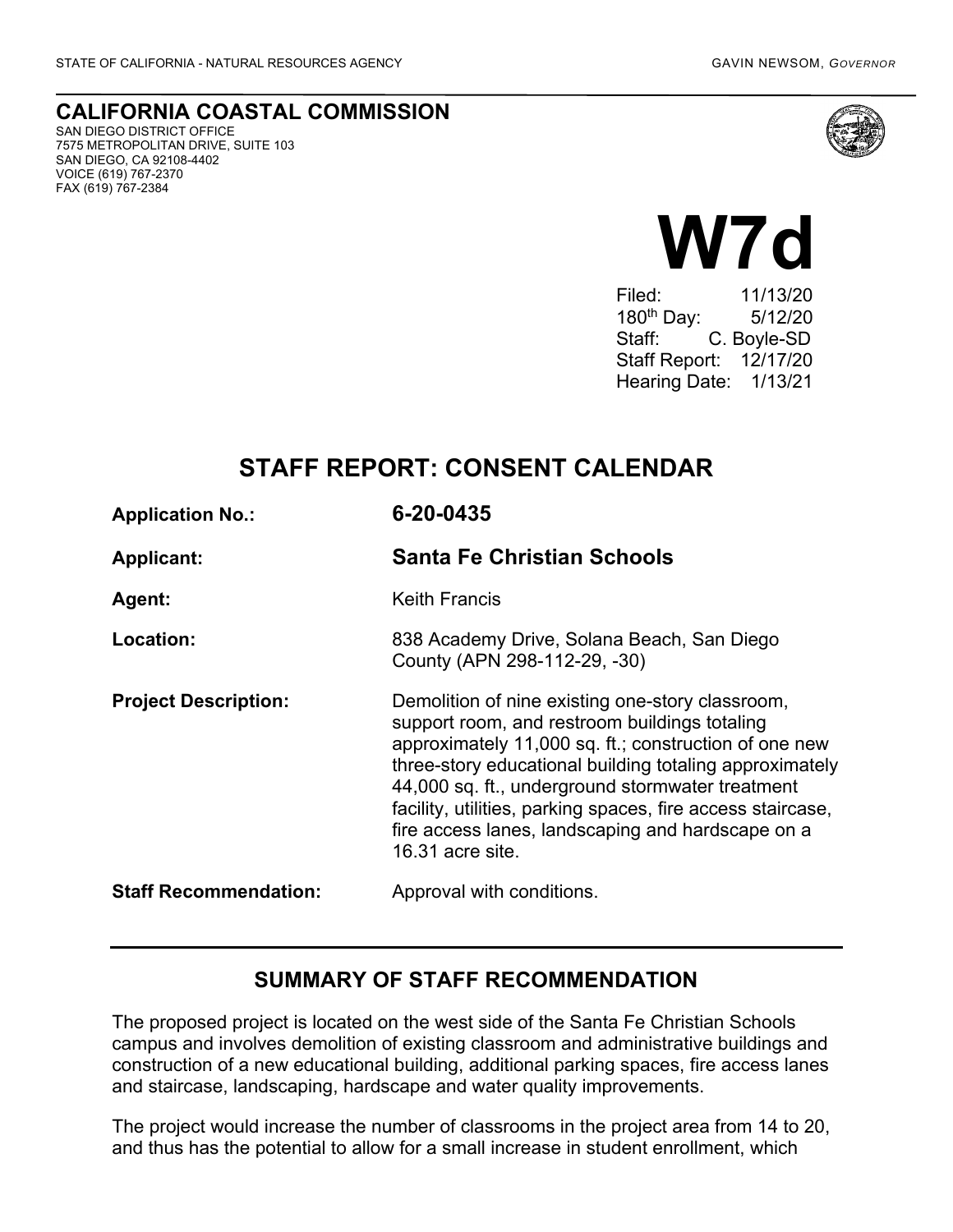could, in turn, impact traffic, circulation, and public access to the coast. However, the site is not adjacent to any major coastal accessways, and adequate parking is available to accommodate the proposed number of classrooms. A Supplemental Final Environmental Impact Report was prepared that included a Traffic Impact Study, indicating traffic levels and circulation will remain in acceptable levels, even with an increased student enrollment.

The project also involves the removal of 25 non-native trees and planting of 40 trees. **Special Conditions No. 1** and **No. 2** require the submittal of Final Plans and Final Landscape Plans to ensure the project complies with the approved plans and incorporates drought tolerant native or non-invasive plants.

The proposed project will result in a minor increase in impervious surface. A stormwater treatment and storage facility will be installed to remove pollutants and reduce flow from stormwater. Also proposed is 9,900 cu. yds. of cut and 2,100 cu. yds. of fill, which has the potential to result in adverse impacts to water quality from construction and postconstruction activities. To avoid such impacts, **Special Conditions No. 3** and **No. 4** require the applicant to submit a Construction-phase Stormwater Pollution Prevention Plan and a Post-construction Water Quality Technical Report, respectively.

Commission staff recommends that the Commission **APPROVE** coastal development permit application 6-20-0435, as conditioned. The motion is on page 4. The standard of review is Chapter 3 of the Coastal Act.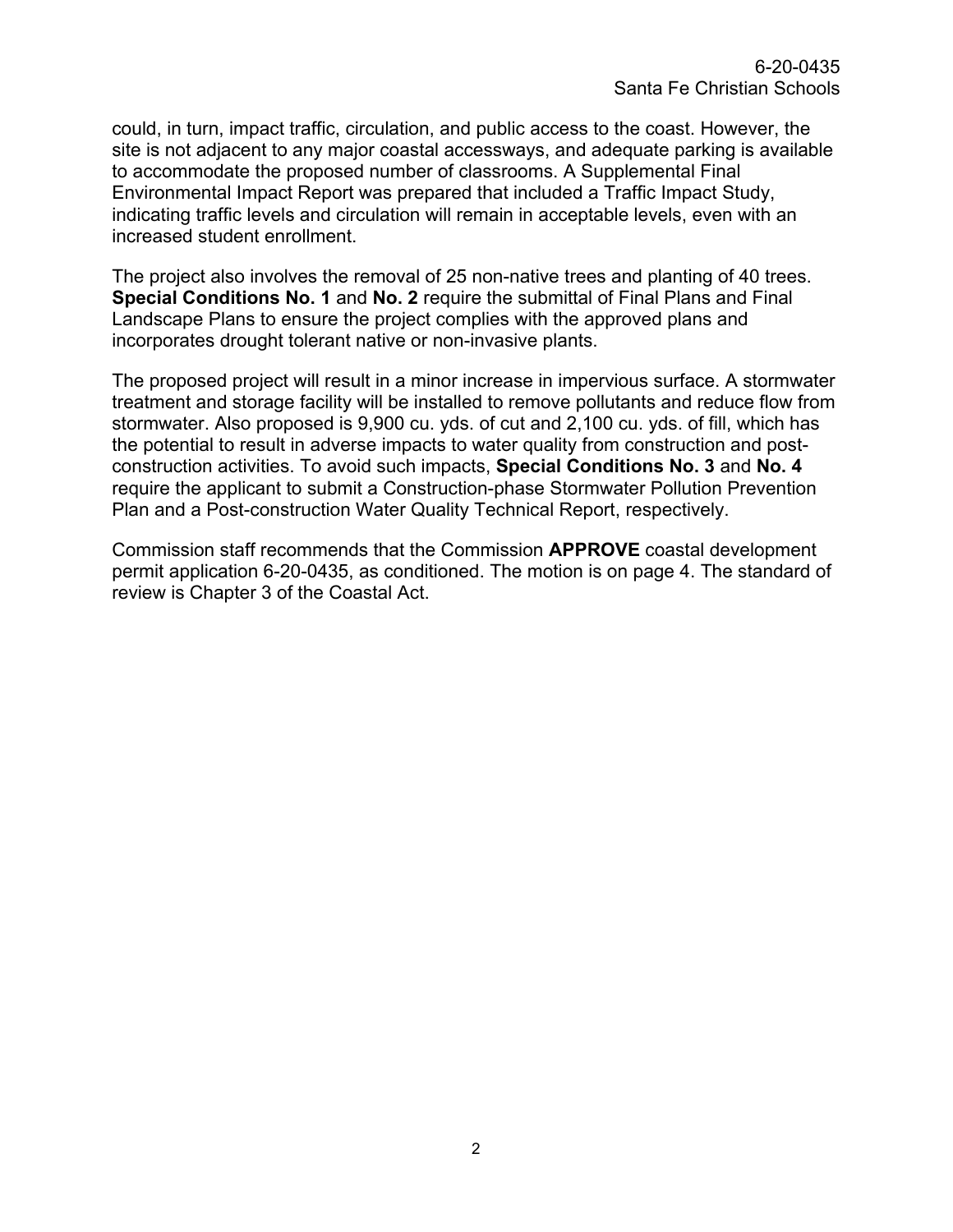# **TABLE OF CONTENTS**

| APPENDIX A - SUBSTANTIVE FILE DOCUMENTS 10 |  |
|--------------------------------------------|--|

## **EXHIBITS**

Exhibit 1 – [Vicinity Map](https://documents.coastal.ca.gov/reports/2021/1/w7d/w7d-1-2021-exhibits.pdf) Exhibit 2 – [Aerial Photo](https://documents.coastal.ca.gov/reports/2021/1/w7d/w7d-1-2021-exhibits.pdf) [Exhibit 3 –](https://documents.coastal.ca.gov/reports/2021/1/w7d/w7d-1-2021-exhibits.pdf) Site Plan Exhibit 4 – [Quad Building](https://documents.coastal.ca.gov/reports/2021/1/w7d/w7d-1-2021-exhibits.pdf) [Exhibit 5 –](https://documents.coastal.ca.gov/reports/2021/1/w7d/w7d-1-2021-exhibits.pdf) Site Plan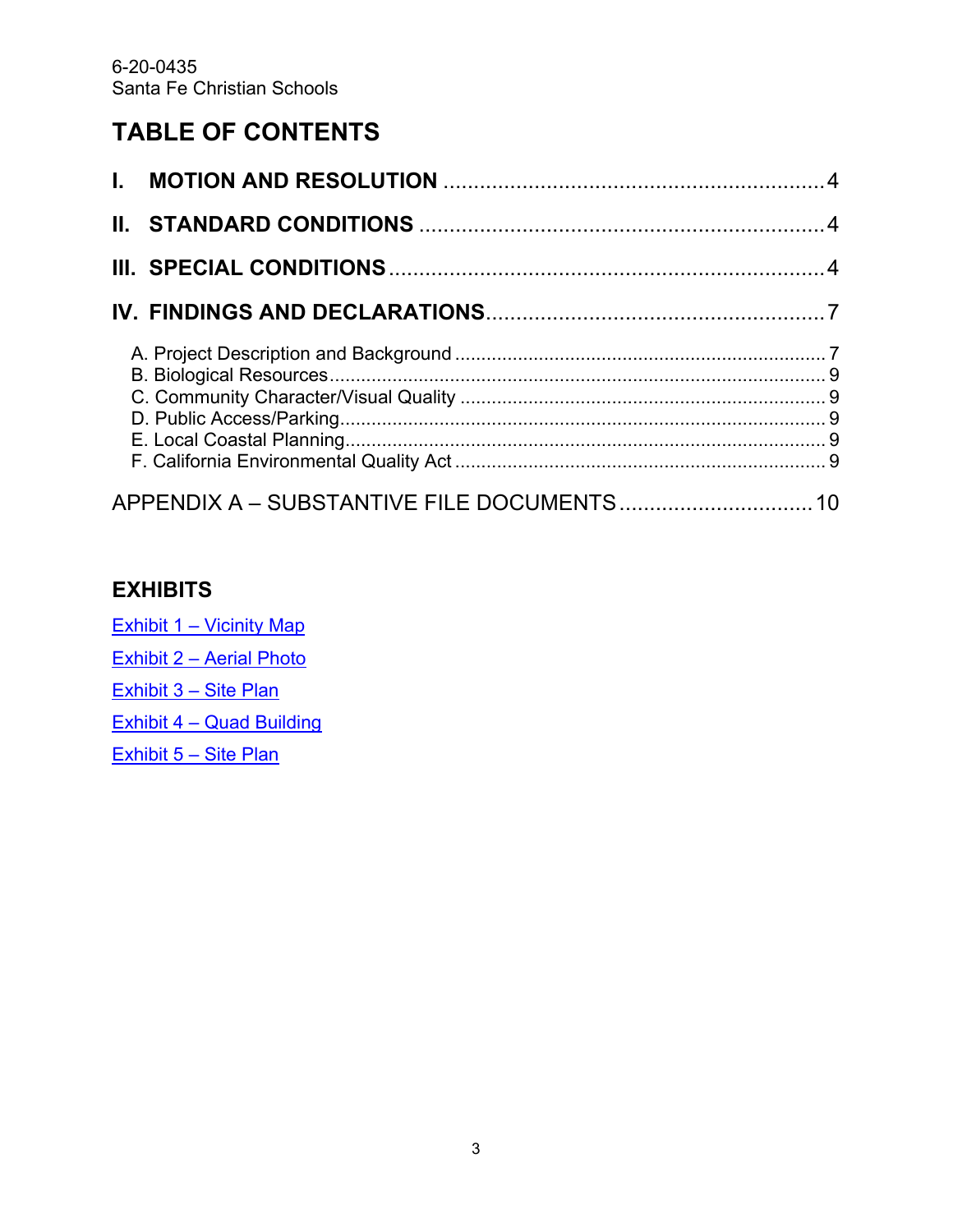# <span id="page-3-0"></span>**I. MOTION AND RESOLUTION**

#### **Motion:**

I move that the Commission **approve** the coastal development permit applications included on the consent calendar in accordance with the staff recommendations.

Staff recommends a **YES** vote. Passage of this motion will result in approval of all the permits included on the consent calendar. The motion passes only by affirmative vote of a majority of Commissioners present.

# <span id="page-3-1"></span>**II. STANDARD CONDITIONS**

- **1. Notice of Receipt and Acknowledgment**. The permit is not valid and development shall not commence until a copy of the permit, signed by the applicant or authorized agent, acknowledging receipt of the permit and acceptance of the terms and conditions, is returned to the Commission office.
- **2. Expiration**. If development has not commenced, the permit will expire two years from the date on which the Commission voted on the application. Development shall be pursued in a diligent manner and completed in a reasonable period of time. Application for extension of the permit must be made prior to the expiration date.
- **3. Interpretation**. Any questions of intent of interpretation of any condition will be resolved by the Executive Director or the Commission.
- **4. Assignment**. The permit may be assigned to any qualified person, provided assignee files with the Commission an affidavit accepting all terms and conditions of the permit.
- **5. Terms and Conditions Run with the Land**. These terms and conditions shall be perpetual, and it is the intention of the Commission and the applicant to bind all future owners and possessors of the subject property to the terms and conditions.

# <span id="page-3-2"></span>**III. SPECIAL CONDITIONS**

- **1. Revised Final Plans.**
	- a. **PRIOR TO THE ISSUANCE OF THE COASTAL DEVELOPMENT PERMIT,** the applicant shall submit for the review and written approval of the Executive Director, revised final plans approved by the City of San Diego that are in substantial conformance with the plans prepared by Safdie Rabines Architects dated 1/23/20 titled "Santa Fe Christian Schools Phase 1B & 1C – Quad + Multipurpose Buildings", plans dated 8/12/20 titled "Main Entry Stair", and plans dated 11/3/20 titled "Site Stair".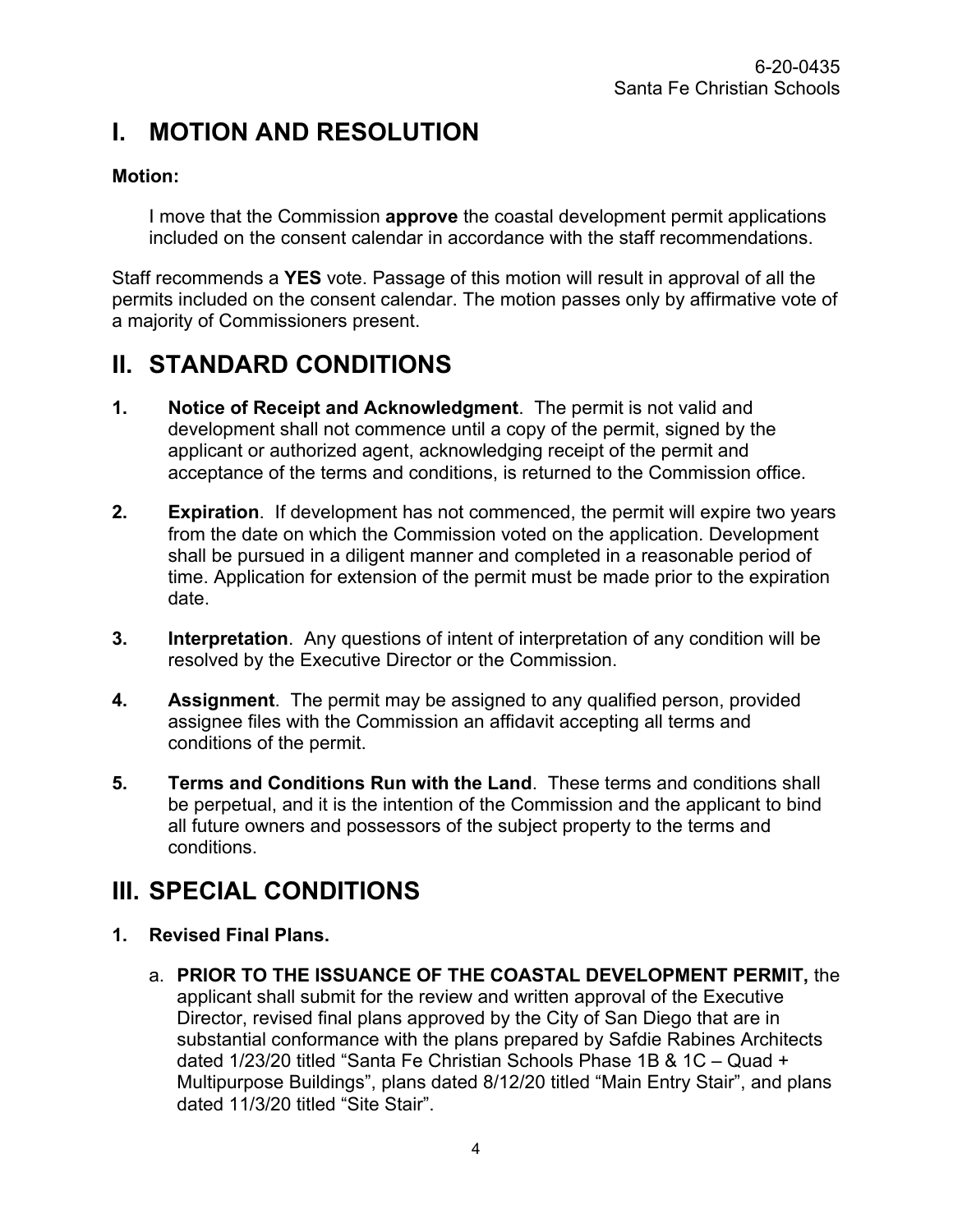#### 6-20-0435 Santa Fe Christian Schools

b. The permittee shall undertake development in conformance with the approved final plans unless the Commission amends this permit or the Executive Director determines that no amendment is legally required for any proposed minor deviations.

#### **2. Final Landscape Plans.**

- a. **PRIOR TO THE ISSUANCE OF THE COASTAL DEVELOPMENT PERMIT**, the applicant shall submit to the Executive Director for review and written approval final landscape plans. Said plans shall be in substantial conformance with the landscape plans prepared by Safdie Rabines Architects dated 3/13/20 and 8/12/20, which shall include and be consistent with the following:
	- i. Vegetated landscaped areas shall consist of native plants or nonnative drought tolerant plants, which are non-invasive. No plant species listed as problematic and/or invasive by the California Native Plant Society [\(http://www.CNPS.org/\)](http://www.cnps.org/), the California Invasive Plant Council (formerly the California Exotic Pest Plant Council) [\(http://www.cal-ipc.org/\)](http://www.cal-ipc.org/), or as may be identified from time to time by the State of California shall be employed or allowed to naturalize or persist on the site. No plant species listed as a "noxious weed" by the State of California or the U.S. Federal Government shall be utilized within the property. All plants shall be low water use plants as identified by California Department of Water Resources (See: [http://www.water.ca.gov/wateruseefficiency/docs/wucols00.pdf\)](http://www.water.ca.gov/wateruseefficiency/docs/wucols00.pdf).
	- ii. Use of reclaimed water for irrigation is encouraged. If using potable water for irrigation, only drip or microspray irrigation systems may be used. Other water conservation measures shall be considered, such as weather based irrigation controllers.
	- b. The permittee shall undertake the development in accordance with the approved final plans. Any proposed changes to the approved final plans shall be reported to the Executive Director. No changes to the approved final plans shall occur without a Coastal Commission-approved amendment to this coastal development permit unless the Executive Director determines that no amendment is legally required.

#### **3. Construction-phase Stormwater Pollution Prevention Plan.**

a. **PRIOR TO THE ISSUANCE OF THE COASTAL DEVELOPMENT PERMIT**, the applicant shall submit, for the written approval of the Executive Director, a final construction-phase Stormwater Pollution Prevention Plan that substantially conforms with the plan submitted to the Commission entitled Stormwater Pollution Prevention Plan for Santa Fe Christian School - Quad, prepared by Kimley-Horn & Associates (dated August 2020). To protect water quality during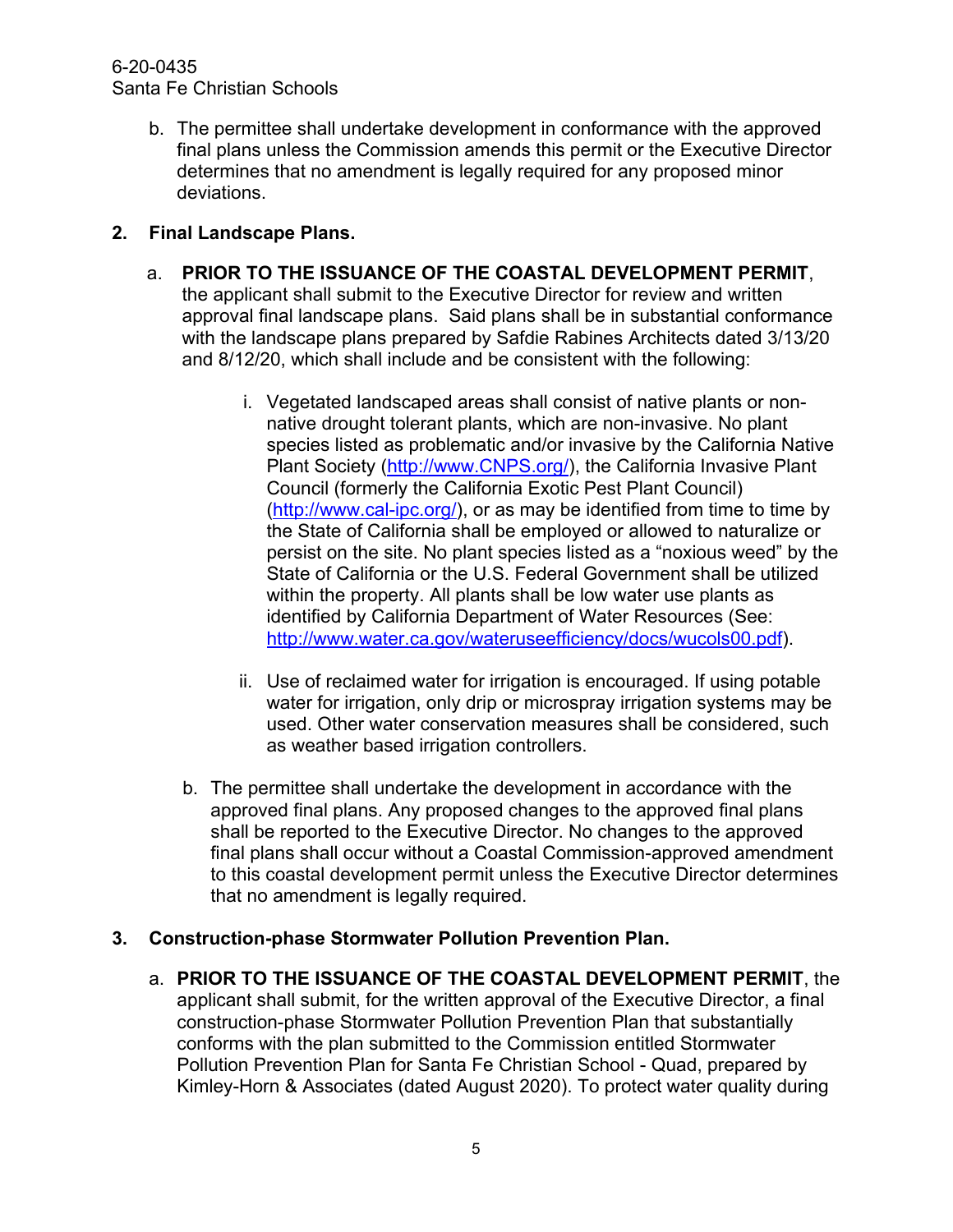construction and demolition activities, the following additional requirements shall be included in this plan:

- i. Best Management Practices (BMPs) designed to minimize adverse impacts resulting from construction and demolition activities shall be implemented prior to the onset of such activity, including BMPs to minimize erosion and sedimentation, minimize the discharge of pollutants and non-stormwater runoff, and minimize land disturbance, as applicable. The description and location of all water quality BMPs to be implemented during construction and demolition shall be specified.
- ii. The plan shall include a description and schedule of the management of all construction-phase BMPs (including installation and removal, ongoing operation, inspection, maintenance, and any staff training on BMPs).
- iii. All BMPs shall be maintained in a functional condition throughout the duration of the construction and demolition activities, and shall be promptly removed when no longer required.
- iv. The use of temporary erosion and sediment control products (such as fiber rolls, erosion control blankets, mulch control netting, and silt fences) that incorporate plastic netting shall be prohibited, to minimize wildlife entanglement and plastic debris pollution. Only products with 100% biodegradable (not photodegradable) natural fiber netting shall be allowed.

#### **4. Post-construction Water Quality Technical Report.**

- a. **PRIOR TO ISSUANCE OF THE COASTAL DEVELOPMENT PERMIT**, the applicant shall submit, for the written approval of the Executive Director, a final post-construction Water Quality Technical Report that substantially conforms with the plan submitted to the Commission entitled City of Solana Beach Priority Development Project (PDP) Water Quality Technical Report (WQTR) for Santa Fe Christian School: Phase 1B and 1C Grading Plan, prepared by Kimley-Horn & Associates (dated September 17, 2020). For long-term protection of coastal water quality after construction is complete, the applicant shall comply with the following additional requirements that shall be included in this plan:
	- i. The proposed Treatment Control BMP, which is the BioClean Modular Wetlands biofiltration system, shall be sized and designed to infiltrate, retain, or treat, at a minimum, the runoff produced by the 85<sup>th</sup> percentile 1-hour storm event, multiplied by a safety factor of 2.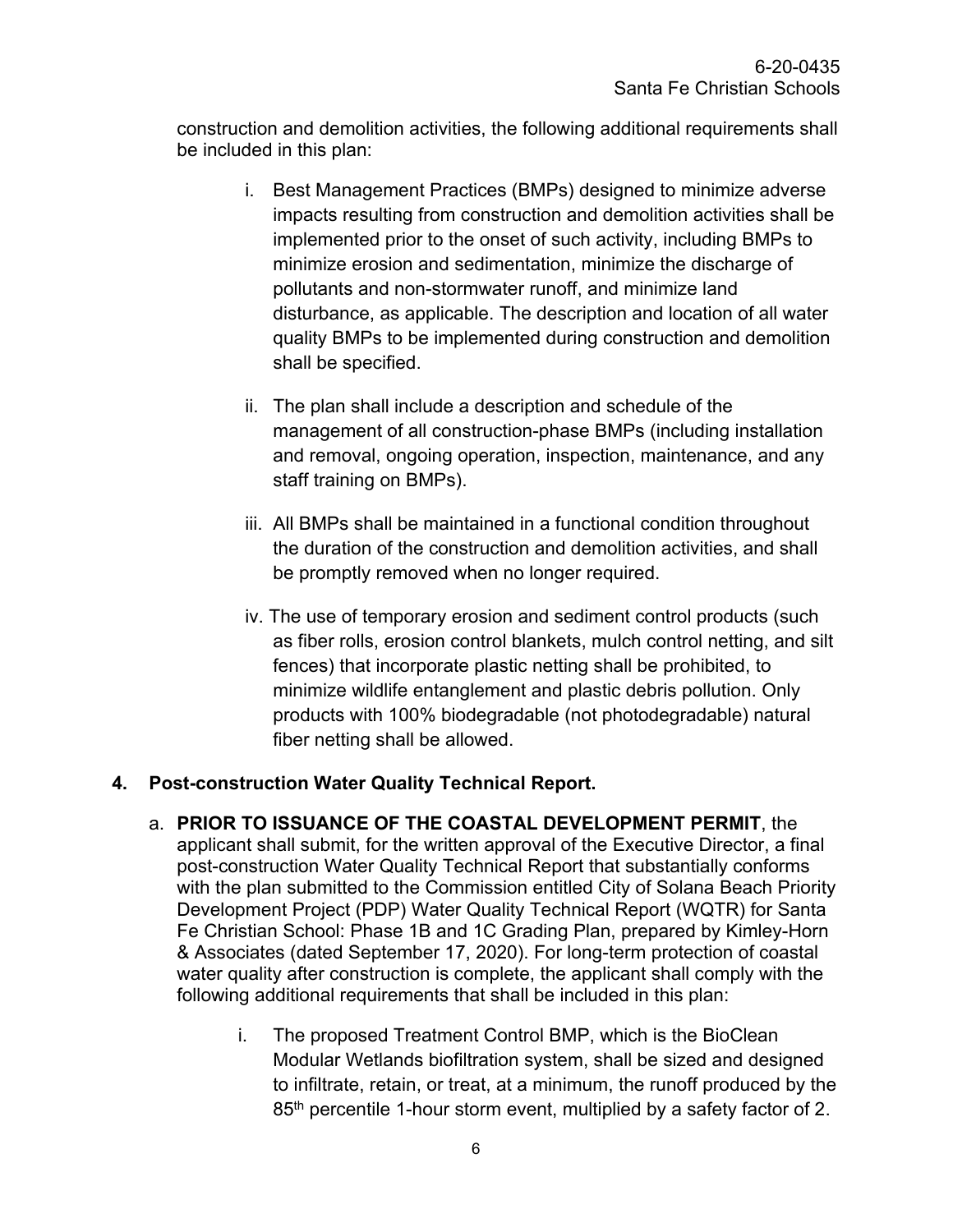The plan shall specify the value and data source for each variable used in the equation for sizing this BMP, including the  $85<sup>th</sup>$  percentile design storm intensity.

- ii. The proposed Hydromodification Management Flow Control BMP, which is the BioClean Urban Pond underground storage vault, shall be sized and designed to prevent the post-project runoff peak flows discharged from the site from exceeding pre-project peak flows for 50% of the 2-year storm event through the 10-year storm event. The plan shall specify the value and data source for each variable in the continuous simulation modeling used to determine the required Design Capture Volume of the BioClean Urban Pond, including the 85<sup>th</sup> percentile design storm intensity value.
- iii. A Treatment Control BMP (or suite of BMPs) shall be selected that has been shown to be effective in reducing the pollutants of concern generated by the proposed land use. Therefore, the plan shall document the expected effectiveness of the proposed Treatment Control BMP, which is the BioClean Modular Wetlands, in removing pollutants of concern from the site's runoff prior to discharging runoff off-site.
- iv. The plan shall specify practices that will be used to minimize polluted runoff from vegetated landscape areas. The use of landscaping chemicals (i.e., pesticides, herbicides, and fertilizers) shall be minimized to the extent feasible.
- v. The plan shall include a description and schedule of the ongoing management of all post-construction BMPs (including operation, maintenance, inspection, and training) that will be performed as required for the BMPs to function properly, to protect coastal water quality for the life of the development.

# <span id="page-6-0"></span>**IV. FINDINGS AND DECLARATIONS**

## <span id="page-6-1"></span>**A. Project Description and Background**

Santa Fe Christian Schools (SFC) proposes to demolish nine existing one-story modular classroom, support room, and restroom buildings totaling approximately 11,000 sq. ft.; construct one new three-story, educational building totaling approximately 44,000 sq. ft.; and install an underground stormwater treatment facility, fire access staircase, utilities, parking spaces, fire access lanes, landscaping, and hardscape on the 16.31 acre campus in the City of Solana Beach (**Exhibit 1**). The proposed project is Phase 1b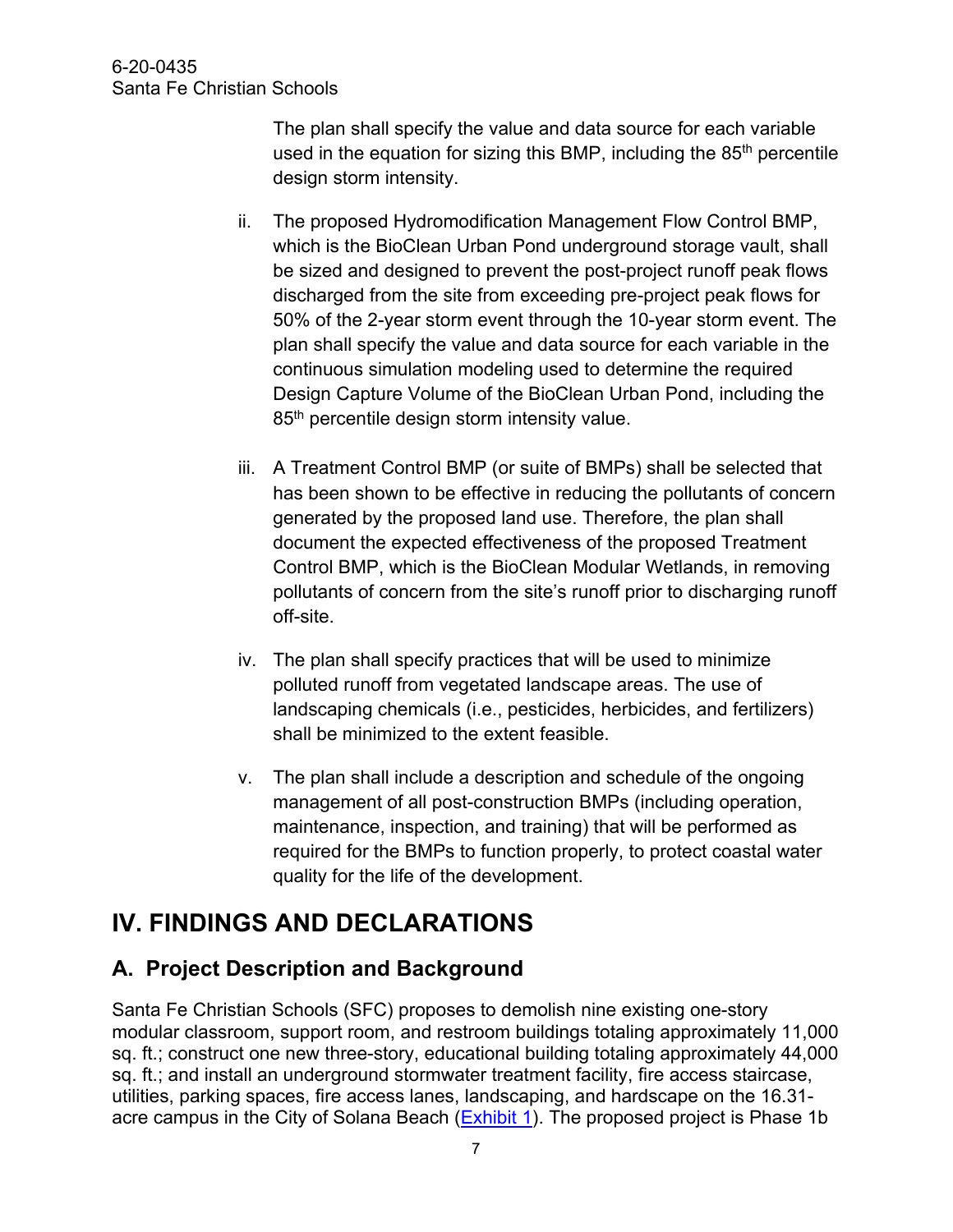of a 5-Phase "Master Plan." The Master Plan involves extensive upgrading and remodeling of the existing campus; however, the current phase, Phase 1b, involves only the aforementioned classroom building and surrounds, stormwater treatment facility, and fire access staircase [\(Exhibit 3\)](https://documents.coastal.ca.gov/reports/2021/1/w7d/w7d-1-2021-exhibits.pdf).

The nine existing modular buildings to be demolished total 10,926 sq. ft. and contain 14 classrooms in addition to restrooms, a teacher lounge, and support rooms. The proposed building would total 43,927 sq. ft. and contain 20 classrooms, restrooms, various administrative and support rooms, and a parking garage [\(Exhibit 4\)](https://documents.coastal.ca.gov/reports/2021/1/w7d/w7d-1-2021-exhibits.pdf).

This phase of the project will remove 40 parking spaces and install a total of 56 new parking spaces located in the proposed garage and in two new surface parking lots outside of the new building [\(Exhibit 4\)](https://documents.coastal.ca.gov/reports/2021/1/w7d/w7d-1-2021-exhibits.pdf). The proposed fire lanes will improve emergency access and traffic circulation through the campus and the new staircase along the southern boundary of the property will provide emergency and pedestrian access from Academy Drive [\(Exhibit 3\)](https://documents.coastal.ca.gov/reports/2021/1/w7d/w7d-1-2021-exhibits.pdf). **Special Condition No. 1** requires the submittal of final plans to ensure that they are in conformance with the proposed plans.

Although the number of classrooms will increase from 14 to 20 and could facilitate a small increase in student enrollment, the site is not adjacent to any major coastal accessways, and adequate parking is available to accommodate the proposed number of classrooms. Approximately 1,035 students are currently enrolled at SFC, below the enrollment cap of 1,100 students imposed by the City of Solana Beach. The Traffic Impact Study in the Supplemental Final Environmental Impact Report analyzed traffic levels and circulation with an enrollment of 1,200 students in order to compare results to a 2001 study that analyzed an enrollment of 1,100, and found that traffic levels and circulation will remain at acceptable levels. Thus, even if the proposed increase in classrooms facilitates a future increase in enrollment to 1,200 students, there should be no significant impacts on traffic.

Landscaping and hardscape will be installed throughout the Phase 1b Quad Building area [\(Exhibit 4\)](https://documents.coastal.ca.gov/reports/2021/1/w7d/w7d-1-2021-exhibits.pdf). The proposed project will remove 25 non-native trees and plant 40 new trees. **Special Condition No. 2** requires Final Landscape Plans that use droughttolerant, native, or non-invasive species.

The proposed project will also install an underground stormwater treatment and storage facility to remove pollutants and minimize flow volume from runoff. However, there are potential adverse impacts to water quality from construction and post-construction activities. The applicant is proposing approximately 9,900 cu. yds. of cut and 2,100 cu. yds. of fill, resulting in 7,800 cu. yds. of export. To avoid such impacts, **Special Conditions No. 3 and No. 4** require the applicant to submit a Construction-phase Stormwater Pollution Prevention Plan and a Post-construction Water Quality Technical Report, respectively.

The City of Solana Beach has a certified Land Use Plan (LUP), which is used as guidance; however, the City has not yet completed, nor has the Commission reviewed, any implementing ordinances. Thus, the City's LCP is not fully certified, and the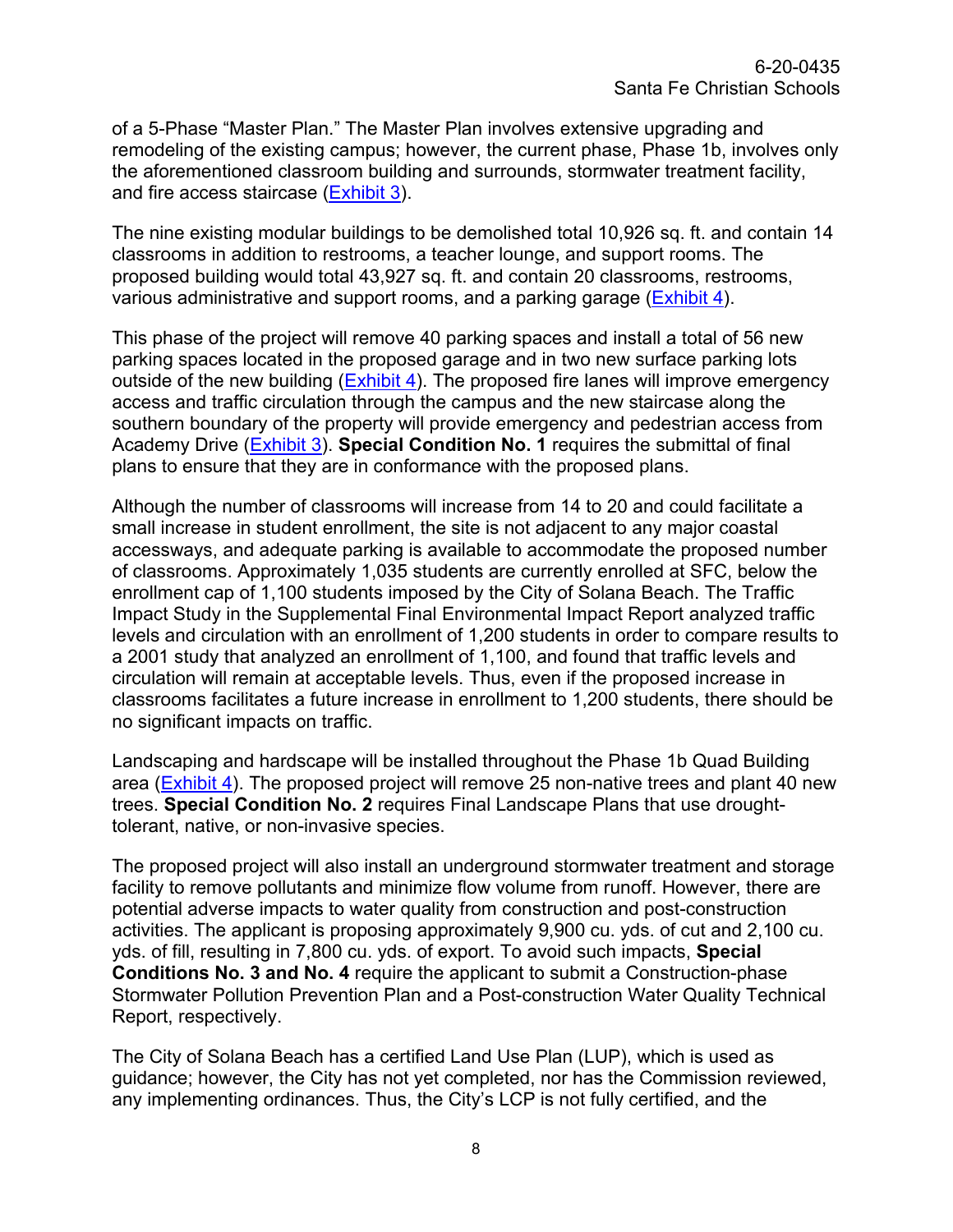6-20-0435 Santa Fe Christian Schools

standard of review for the proposed development is the Chapter 3 policies of the Coastal Act.

## <span id="page-8-0"></span>**B. Biological Resources**

Coastal Act policies 30240 and 30251 restrict the alteration of natural landforms and protects sensitive habitats. Section 30231 of the Coastal Act requires that coastal waters are protected and runoff minimized.

The proposed development will not have an adverse impact on any sensitive habitat, and, as conditioned, will not result in erosion or adverse impacts to water quality, as adequate temporary erosion controls (construction BMPs) will be provided. Thus, the project is consistent with the resource protection policies of Chapter 3 of the Coastal Act.

## <span id="page-8-1"></span>**C. Community Character/Visual Quality**

The development is located within an existing developed area and, as conditioned, will be compatible with the character and scale of the surrounding area and will not impact public views. Therefore, the Commission finds that the development, as conditioned, conforms to Section 30251 of the Coastal Act.

## <span id="page-8-2"></span>**D. Public Access/Parking**

As conditioned, the proposed development will not have an adverse impact on public access to the coast or to nearby recreational facilities. As conditioned, the proposed development conforms to Sections 30210 through 30214, Sections 30220 through 30224, Section 30252 and Section 30604© of the Coastal Act.

## <span id="page-8-3"></span>**E. Local Coastal Planning**

The City of Solana Beach has a certified LUP but does not have a certified IP at this time. Thus, the Coastal Commission retains permit jurisdiction and Chapter 3 of the Coastal Act remains the legal standard of review. As conditioned, the proposed development is consistent with Chapter 3 of the Coastal Act. Approval of the project, as conditioned, will not prejudice the ability of the local government to prepare a Local Coastal Program that is in conformity with the provisions of Chapter 3.

## <span id="page-8-4"></span>**F. California Environmental Quality Act**

As conditioned, there are no feasible alternatives or feasible mitigation measures available which would substantially lessen any significant adverse impact which the activity may have on the environment. Therefore, the Commission finds that the proposed project is the least environmentally-damaging feasible alternative and can be found consistent with the requirements of the Coastal Act to conform to CEQA.